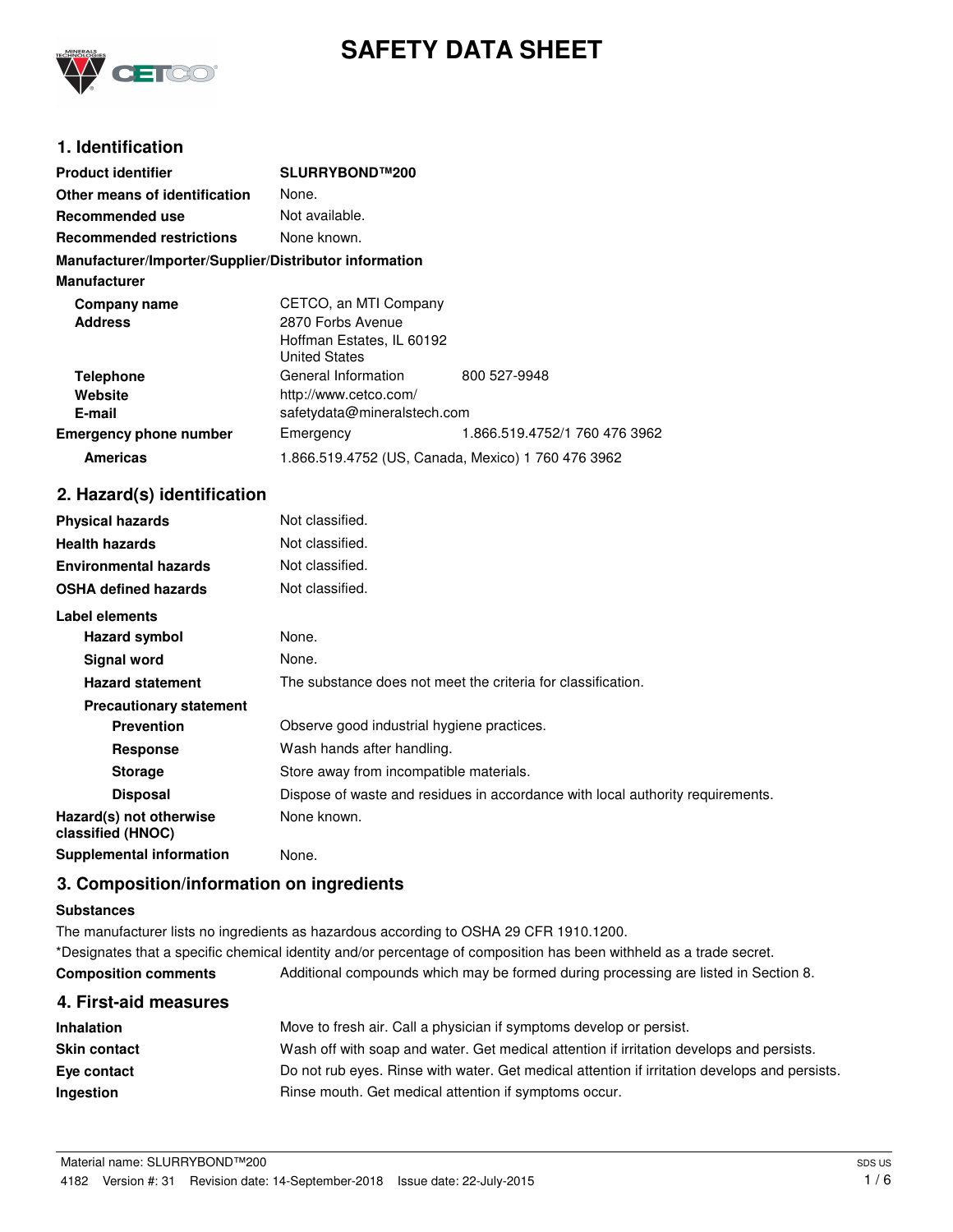| <b>Most important</b><br>symptoms/effects, acute and<br>delayed              | Dusts may irritate the respiratory tract, skin and eyes.                                                            |
|------------------------------------------------------------------------------|---------------------------------------------------------------------------------------------------------------------|
| Indication of immediate<br>medical attention and special<br>treatment needed | Treat symptomatically.                                                                                              |
| <b>General information</b>                                                   | Ensure that medical personnel are aware of the material(s) involved, and take precautions to<br>protect themselves. |
| 5. Fire-fighting measures                                                    |                                                                                                                     |
| Suitable extinguishing media                                                 | Water fog. Foam. Dry chemical powder. Carbon dioxide (CO2).                                                         |
| Unsuitable extinguishing<br>media                                            | Do not use water jet as an extinguisher, as this will spread the fire.                                              |
| Specific hazards arising from<br>the chemical                                | During fire, gases hazardous to health may be formed.                                                               |
| Special protective equipment<br>and precautions for firefighters             | Self-contained breathing apparatus and full protective clothing must be worn in case of fire.                       |
| <b>Fire fighting</b><br>equipment/instructions                               | Use water spray to cool unopened containers.                                                                        |
| <b>Specific methods</b>                                                      | Use standard firefighting procedures and consider the hazards of other involved materials.                          |
| <b>General fire hazards</b>                                                  | No unusual fire or explosion hazards noted.                                                                         |

### **6. Accidental release measures**

| Personal precautions,<br>protective equipment and<br>emergency procedures | Keep unnecessary personnel away. Wear appropriate protective equipment and clothing during<br>clean-up. Use a NIOSH/MSHA approved respirator if there is a risk of exposure to dust/fume at<br>levels exceeding the exposure limits. |
|---------------------------------------------------------------------------|--------------------------------------------------------------------------------------------------------------------------------------------------------------------------------------------------------------------------------------|
| <b>Methods and materials for</b><br>containment and cleaning up           | Stop the flow of material, if this is without risk. Collect dust using a vacuum cleaner equipped with<br>HEPA filter.                                                                                                                |
|                                                                           | Large Spills: Wet down with water and dike for later disposal. Shovel the material into waste<br>container. Avoid the generation of dusts during clean-up. Following product recovery, flush area<br>with water.                     |
|                                                                           | Small Spills: Sweep up or vacuum up spillage and collect in suitable container for disposal.                                                                                                                                         |
| <b>Environmental precautions</b>                                          | Avoid discharge into drains, water courses or onto the ground.                                                                                                                                                                       |
| 7. Handling and storage                                                   |                                                                                                                                                                                                                                      |
| Precautions for safe handling                                             | Minimize dust generation and accumulation. Provide appropriate exhaust ventilation at places<br>where dust is formed. Practice good housekeeping.                                                                                    |
| Conditions for safe storage.                                              | Store in original tightly closed container. Store in a well-ventilated place. Keep out of the reach of                                                                                                                               |

Store in original tightly closed container. Store in a well-ventilated place. Keep out of the reach of children. **Conditions for safe storage, including any incompatibilities**

# **8. Exposure controls/personal protection**

**Occupational exposure limits**

| US. OSHA Table Z-3 (29 CFR 1910.1000)<br><b>Byproducts</b> | Type                                                                                                                                                                                 | Value              | <b>Form</b>          |
|------------------------------------------------------------|--------------------------------------------------------------------------------------------------------------------------------------------------------------------------------------|--------------------|----------------------|
| <b>INERT OR NUISANCE</b><br><b>DUSTS</b>                   | <b>TWA</b>                                                                                                                                                                           | $5 \text{ mg/m}$ 3 | Respirable fraction. |
|                                                            |                                                                                                                                                                                      | $15 \text{ mg/m}$  | Total dust.          |
|                                                            |                                                                                                                                                                                      | 50 mppcf           | Total dust.          |
|                                                            |                                                                                                                                                                                      | 15 mppcf           | Respirable fraction. |
| <b>Biological limit values</b>                             | No biological exposure limits noted for the ingredient(s).                                                                                                                           |                    |                      |
| Appropriate engineering<br>controls                        | If material is ground, cut, or used in any operation which may generate dusts, use appropriate local<br>exhaust ventilation to keep exposures below the recommended exposure limits. |                    |                      |
|                                                            | Individual protection measures, such as personal protective equipment                                                                                                                |                    |                      |
| Eye/face protection                                        | Wear safety glasses with side shields (or goggles).                                                                                                                                  |                    |                      |
| <b>Skin protection</b>                                     |                                                                                                                                                                                      |                    |                      |
| <b>Hand protection</b>                                     | Wear appropriate chemical resistant gloves. Suitable gloves can be recommended by the glove<br>supplier.                                                                             |                    |                      |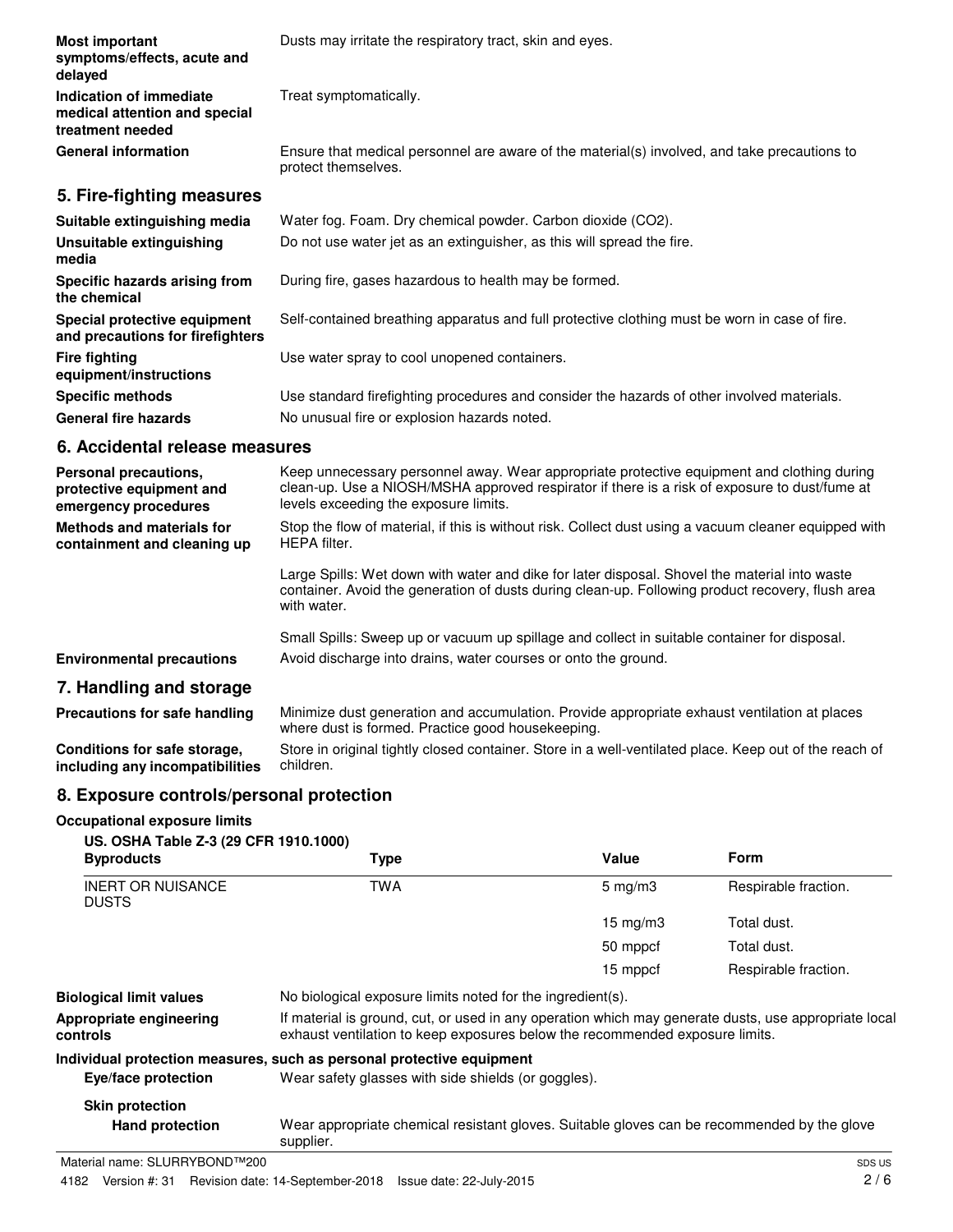| Other                             | Wear suitable protective clothing.                                                                                                                                                                                          |
|-----------------------------------|-----------------------------------------------------------------------------------------------------------------------------------------------------------------------------------------------------------------------------|
| <b>Respiratory protection</b>     | Use a NIOSH/MSHA approved respirator if there is a risk of exposure to dust/fume at levels<br>exceeding the exposure limits.                                                                                                |
| <b>Thermal hazards</b>            | Wear appropriate thermal protective clothing, when necessary.                                                                                                                                                               |
| General hygiene<br>considerations | Always observe good personal hygiene measures, such as washing after handling the material<br>and before eating, drinking, and/or smoking. Routinely wash work clothing and protective<br>equipment to remove contaminants. |

# **9. Physical and chemical properties**

| <b>Appearance</b>                                 | Fabric/Mat                   |
|---------------------------------------------------|------------------------------|
| <b>Physical state</b>                             | Solid.                       |
| Form                                              | Granular. Mat                |
| <b>Color</b>                                      | White.                       |
| Odor                                              | Odorless.                    |
| <b>Odor threshold</b>                             | Not available.               |
| рH                                                | $5.5 - 6.5$                  |
| Melting point/freezing point                      | $>$ 390 °F ( $>$ 198.89 °C)  |
| Initial boiling point and boiling<br>range        | Not available.               |
| <b>Flash point</b>                                | Not available.               |
| <b>Evaporation rate</b>                           | < 1                          |
| Flammability (solid, gas)                         | Not available.               |
| Upper/lower flammability or explosive limits      |                              |
| <b>Flammability limit - lower</b><br>$(\%)$       | Not available.               |
| <b>Flammability limit - upper</b><br>(%)          | Not available.               |
| Explosive limit - lower (%)                       | Not available.               |
| Explosive limit - upper (%)                       | Not available.               |
| Vapor pressure                                    | < 10 mm Hg                   |
| <b>Vapor density</b>                              | Not available.               |
| <b>Relative density</b>                           | Not available.               |
| Solubility(ies)                                   |                              |
| Solubility (water)                                | Not available.               |
| <b>Partition coefficient</b><br>(n-octanol/water) | Not available.               |
| <b>Auto-ignition temperature</b>                  | Not available.               |
| <b>Decomposition temperature</b>                  | Not available.               |
| <b>Viscosity</b>                                  | Not available.               |
| Other information                                 |                              |
| <b>Bulk density</b>                               | $0.5 - 0.7$ g/cm3            |
| <b>Explosive properties</b>                       | Not explosive.               |
| Molecular formula                                 | C3H4O2                       |
| <b>Oxidizing properties</b>                       | Not oxidizing.               |
| <b>Specific gravity</b>                           | $0.4 - 0.7$                  |
| <b>VOC</b>                                        | <b>CARB</b><br>$< 0.05$ mg/l |

# **10. Stability and reactivity**

| Reactivity                            | The product is stable and non-reactive under normal conditions of use, storage and transport. |
|---------------------------------------|-----------------------------------------------------------------------------------------------|
| <b>Chemical stability</b>             | Material is stable under normal conditions.                                                   |
| Possibility of hazardous<br>reactions | No dangerous reaction known under conditions of normal use.                                   |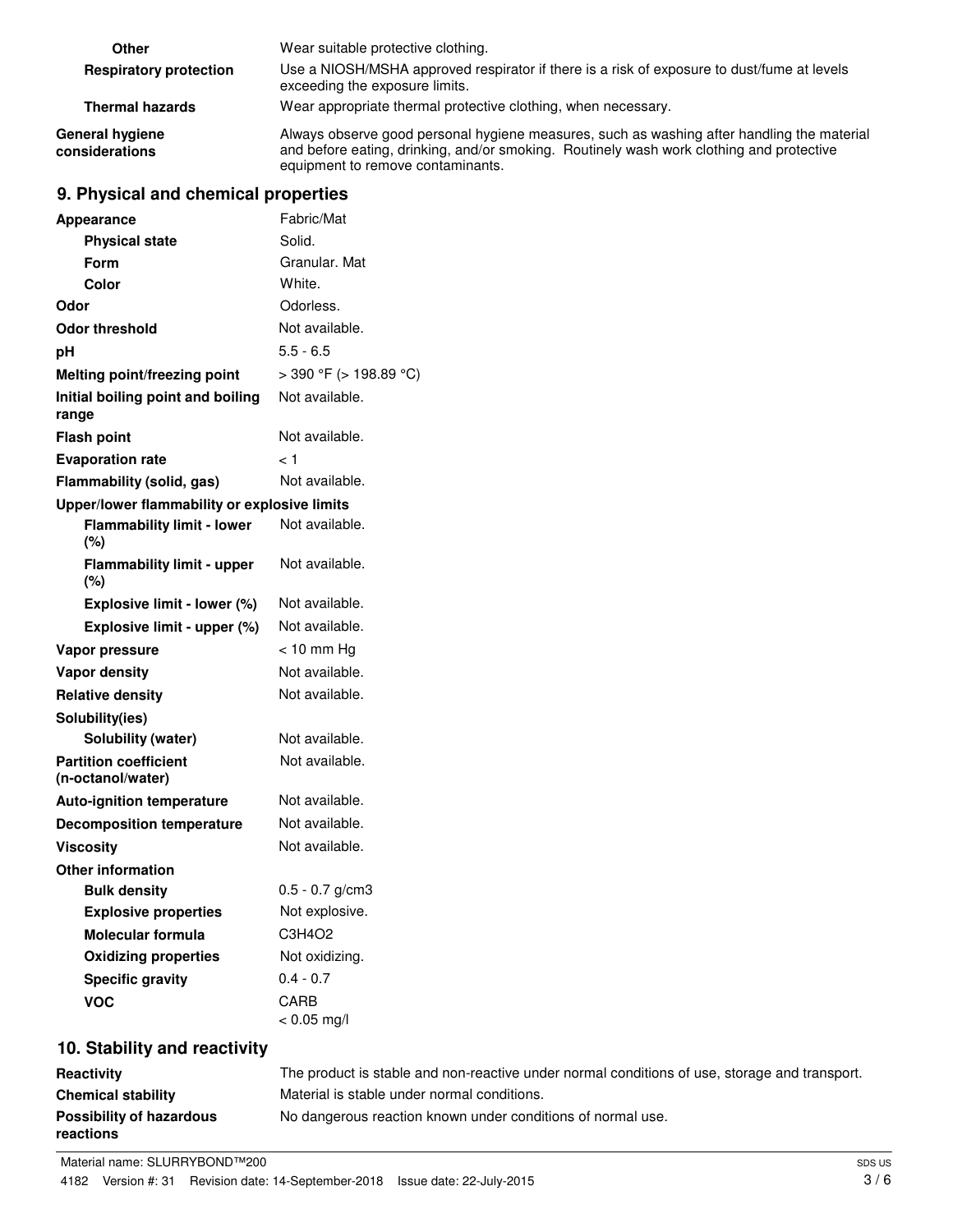| <b>Conditions to avoid</b>                 | Contact with incompatible materials.           |
|--------------------------------------------|------------------------------------------------|
| Incompatible materials                     | Strong oxidizing agents.                       |
| <b>Hazardous decomposition</b><br>products | No hazardous decomposition products are known. |

# **11. Toxicological information**

#### **Information on likely routes of exposure**

| Inhalation                                                                         | Dust may irritate respiratory system.                                                                                                                                                                 |
|------------------------------------------------------------------------------------|-------------------------------------------------------------------------------------------------------------------------------------------------------------------------------------------------------|
| <b>Skin contact</b>                                                                | Dust or powder may irritate the skin.                                                                                                                                                                 |
| Eye contact                                                                        | Dust may irritate the eyes.                                                                                                                                                                           |
| Ingestion                                                                          | Expected to be a low ingestion hazard.                                                                                                                                                                |
| Symptoms related to the<br>physical, chemical and<br>toxicological characteristics | Dusts may irritate the respiratory tract, skin and eyes.                                                                                                                                              |
| Information on toxicological effects                                               |                                                                                                                                                                                                       |
| <b>Acute toxicity</b>                                                              | Not available.                                                                                                                                                                                        |
| <b>Skin corrosion/irritation</b>                                                   | Prolonged skin contact may cause temporary irritation.                                                                                                                                                |
| Serious eye damage/eye<br>irritation                                               | Direct contact with eyes may cause temporary irritation.                                                                                                                                              |
| Respiratory or skin sensitization                                                  |                                                                                                                                                                                                       |
| <b>Respiratory sensitization</b>                                                   | Not a respiratory sensitizer.                                                                                                                                                                         |
| <b>Skin sensitization</b>                                                          | This product is not expected to cause skin sensitization.                                                                                                                                             |
| Germ cell mutagenicity                                                             | No data available to indicate product or any components present at greater than 0.1% are<br>mutagenic or genotoxic.                                                                                   |
| Carcinogenicity                                                                    | This product is not considered to be a carcinogen by IARC, ACGIH, NTP, or OSHA.                                                                                                                       |
|                                                                                    | IARC Monographs. Overall Evaluation of Carcinogenicity                                                                                                                                                |
| Not listed.<br>Not regulated.<br>Not listed.                                       | OSHA Specifically Regulated Substances (29 CFR 1910.1001-1052)<br>US. National Toxicology Program (NTP) Report on Carcinogens                                                                         |
| <b>Reproductive toxicity</b>                                                       | This product is not expected to cause reproductive or developmental effects.                                                                                                                          |
| Specific target organ toxicity -<br>single exposure                                | Not classified.                                                                                                                                                                                       |
| Specific target organ toxicity -<br>repeated exposure                              | Not classified.                                                                                                                                                                                       |
| <b>Aspiration hazard</b>                                                           | Not an aspiration hazard.                                                                                                                                                                             |
| 12. Ecological information                                                         |                                                                                                                                                                                                       |
| <b>Ecotoxicity</b>                                                                 | The product is not classified as environmentally hazardous. However, this does not exclude the<br>possibility that large or frequent spills can have a harmful or damaging effect on the environment. |
| Persistence and degradability                                                      | No data is available on the degradability of this product.                                                                                                                                            |
| <b>Bioaccumulative potential</b>                                                   | No data available.                                                                                                                                                                                    |
| <b>Mobility in soil</b>                                                            | No data available.                                                                                                                                                                                    |
| Other adverse effects                                                              | No other adverse environmental effects (e.g. ozone depletion, photochemical ozone creation<br>potential, endocrine disruption, global warming potential) are expected from this component.            |
| 13. Disposal considerations                                                        |                                                                                                                                                                                                       |
| <b>Disposal instructions</b>                                                       | Collect and reclaim or dispose in sealed containers at licensed waste disposal site.                                                                                                                  |
| <b>Local disposal regulations</b>                                                  | Dispose in accordance with all applicable regulations.                                                                                                                                                |
| Hazardous waste code                                                               | The waste code should be assigned in discussion between the user, the producer and the waste<br>disposal company.                                                                                     |
| Waste from residues / unused                                                       | Dispose of in accordance with local regulations. Empty containers or liners may retain some                                                                                                           |

product residues. This material and its container must be disposed of in a safe manner (see:

**products**

Disposal instructions).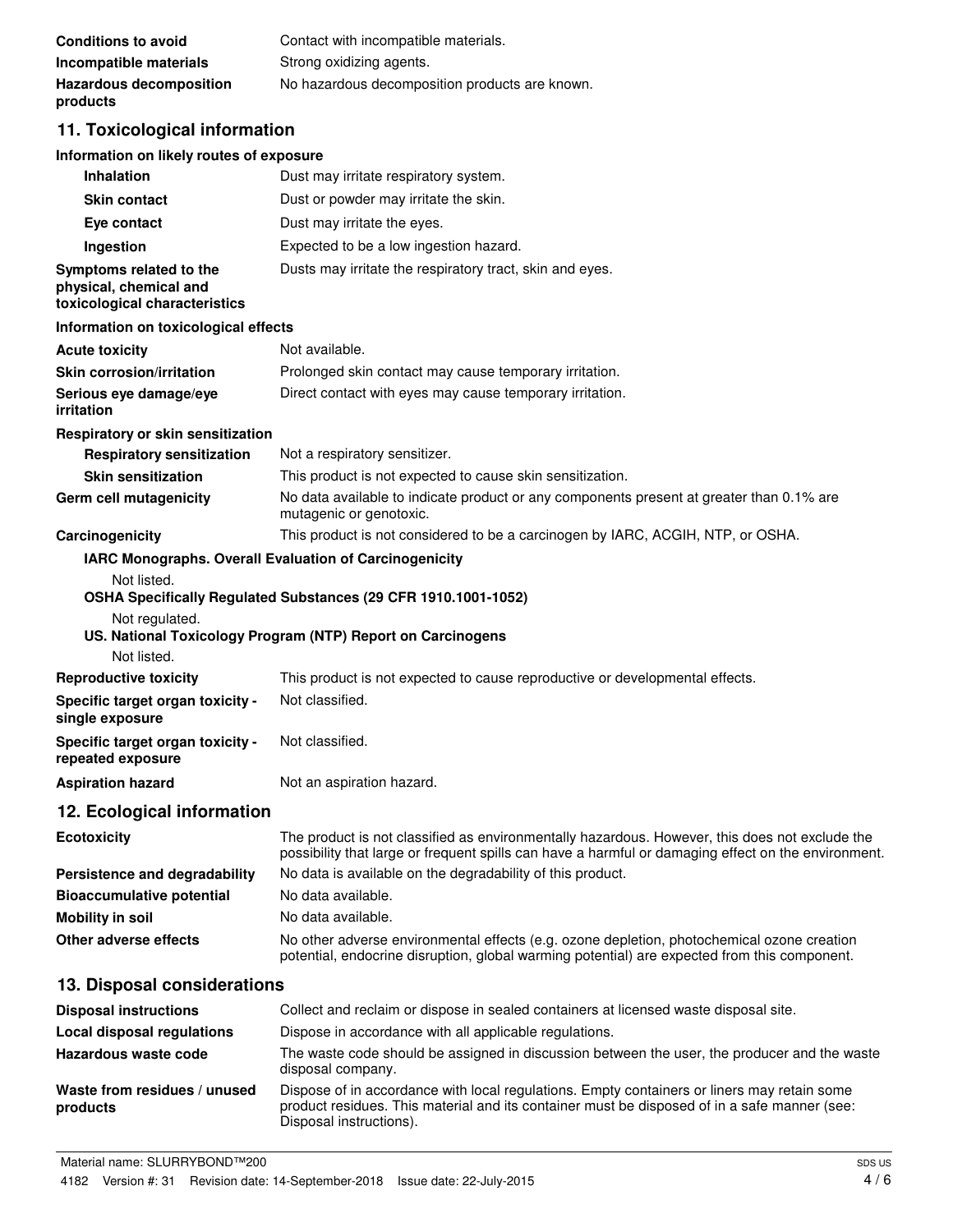Since emptied containers may retain product residue, follow label warnings even after container is emptied. Empty containers should be taken to an approved waste handling site for recycling or disposal.

### **14. Transport information**

#### **DOT**

Not regulated as dangerous goods.

#### **IATA**

Not regulated as dangerous goods.

#### **IMDG**

Not regulated as dangerous goods.

**Transport in bulk according to** Not available. **Annex II of MARPOL 73/78 and the IBC Code**

### **15. Regulatory information**

#### **US federal regulations**

This product is not known to be a "Hazardous Chemical" as defined by the OSHA Hazard Communication Standard, 29 CFR 1910.1200.

|                                                               | TSCA Section 12(b) Export Notification (40 CFR 707, Subpt. D)                                                                                                                                     |                        |
|---------------------------------------------------------------|---------------------------------------------------------------------------------------------------------------------------------------------------------------------------------------------------|------------------------|
| Not regulated.                                                |                                                                                                                                                                                                   |                        |
| <b>CERCLA Hazardous Substance List (40 CFR 302.4)</b>         |                                                                                                                                                                                                   |                        |
| Not listed.<br><b>SARA 304 Emergency release notification</b> |                                                                                                                                                                                                   |                        |
| Not regulated.                                                |                                                                                                                                                                                                   |                        |
|                                                               | OSHA Specifically Regulated Substances (29 CFR 1910.1001-1052)                                                                                                                                    |                        |
| Not regulated.                                                |                                                                                                                                                                                                   |                        |
|                                                               | Superfund Amendments and Reauthorization Act of 1986 (SARA)                                                                                                                                       |                        |
| <b>SARA 302 Extremely hazardous substance</b>                 |                                                                                                                                                                                                   |                        |
| Not listed.                                                   |                                                                                                                                                                                                   |                        |
| SARA 311/312 Hazardous<br>chemical                            | No (Exempt)                                                                                                                                                                                       |                        |
| SARA 313 (TRI reporting)<br>Not regulated.                    |                                                                                                                                                                                                   |                        |
| Other federal regulations                                     |                                                                                                                                                                                                   |                        |
|                                                               | Clean Air Act (CAA) Section 112 Hazardous Air Pollutants (HAPs) List                                                                                                                              |                        |
| Not regulated.                                                |                                                                                                                                                                                                   |                        |
|                                                               | Clean Air Act (CAA) Section 112(r) Accidental Release Prevention (40 CFR 68.130)                                                                                                                  |                        |
| Not regulated.                                                |                                                                                                                                                                                                   |                        |
| <b>Safe Drinking Water Act</b><br>(SDWA)                      | Not regulated.                                                                                                                                                                                    |                        |
| US state regulations                                          |                                                                                                                                                                                                   |                        |
| <b>California Proposition 65</b>                              |                                                                                                                                                                                                   |                        |
|                                                               | California Safe Drinking Water and Toxic Enforcement Act of 1986 (Proposition 65): This material<br>is not known to contain any chemicals currently listed as carcinogens or reproductive toxins. |                        |
| <b>International Inventories</b>                              |                                                                                                                                                                                                   |                        |
| Country(s) or region                                          | <b>Inventory name</b>                                                                                                                                                                             | On inventory (yes/no)* |
| Australia                                                     | Australian Inventory of Chemical Substances (AICS)                                                                                                                                                | Yes                    |
| Canada                                                        | Domestic Substances List (DSL)                                                                                                                                                                    | Yes                    |
| Canada                                                        | Non-Domestic Substances List (NDSL)                                                                                                                                                               | No                     |
| China                                                         | Inventory of Existing Chemical Substances in China (IECSC)                                                                                                                                        | Yes                    |
| Europe                                                        | European Inventory of Existing Commercial Chemical<br>Substances (EINECS)                                                                                                                         | No                     |
| Europe                                                        | European List of Notified Chemical Substances (ELINCS)                                                                                                                                            | No.                    |
| Japan                                                         | Inventory of Existing and New Chemical Substances (ENCS)                                                                                                                                          | Yes                    |
| Korea                                                         | Existing Chemicals List (ECL)                                                                                                                                                                     | Yes                    |
| Material name: SLURRYBOND™200                                 |                                                                                                                                                                                                   | SDS US                 |